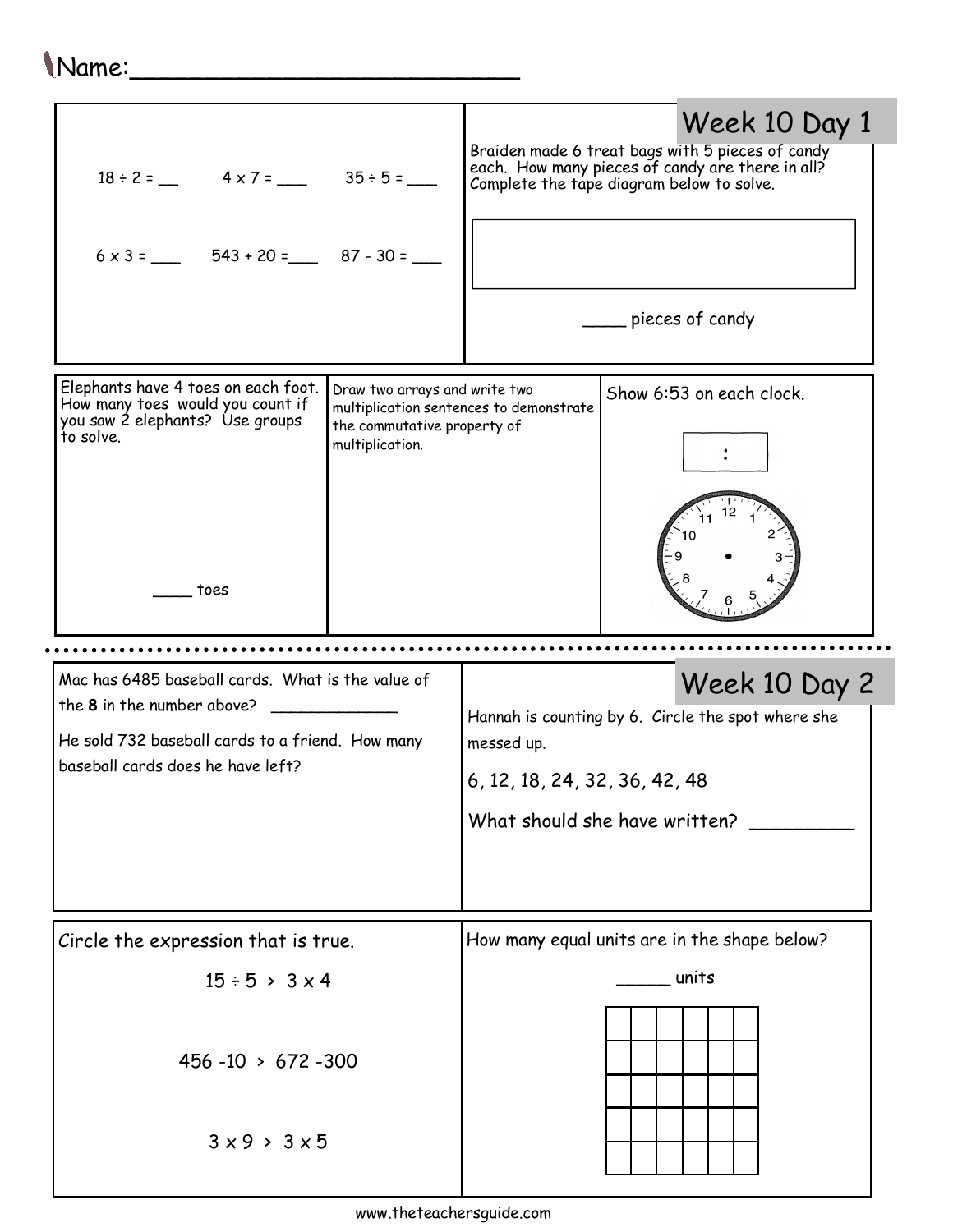## Name:\_\_\_\_\_\_\_\_\_\_\_\_\_\_\_\_\_\_\_\_\_\_\_\_\_

|                                                                                                      | 4695<br>+ 4756                                                                                                                     | 936<br>-555                               | answer.                                                                          | Week 10 Day 3<br>Addi has 36 cookies. She wants to place them in equal<br>groups on 4 plates. How many cookies should she put<br>on each plate? Complete the tape diagram to find the<br>cookies on each plate |  |
|------------------------------------------------------------------------------------------------------|------------------------------------------------------------------------------------------------------------------------------------|-------------------------------------------|----------------------------------------------------------------------------------|----------------------------------------------------------------------------------------------------------------------------------------------------------------------------------------------------------------|--|
| solve.                                                                                               | Emus have 3 toes on each foot.<br>How many toes would you count if<br>you saw 3 emus? Use groups to<br>toes                        | circles. Draw a number bond where<br>row. | Draw an array that shows 4 rows with 3<br>each part represents the amount in one | Show 11:07 on each clock.                                                                                                                                                                                      |  |
| Maverick had 93 erasers. He gave 57 of them to his                                                   |                                                                                                                                    |                                           |                                                                                  |                                                                                                                                                                                                                |  |
| friends. He put the remaining erasers in 4 equal<br>groups. How many groups of erasers does he have? |                                                                                                                                    |                                           | Week 10 Day 4<br>Finish the skip-counting below.                                 |                                                                                                                                                                                                                |  |
|                                                                                                      |                                                                                                                                    |                                           | $3, 6, 9, \underline{\hspace{1cm}} 15, 18, 21, \underline{\hspace{1cm}}$         |                                                                                                                                                                                                                |  |
|                                                                                                      |                                                                                                                                    |                                           |                                                                                  | $4, \_\_\_\$ 12, 16, $\_\_\_\_\_\$ 28, 32                                                                                                                                                                      |  |
| Solve.                                                                                               | Finish and label the time numberline below to show the time from 9:00 to 10:00. Plot a                                             |                                           |                                                                                  |                                                                                                                                                                                                                |  |
| 547                                                                                                  | point at 9:36 and label it W. Plot a point at 9:55 and label it P? How much time passes<br>between point W and point P?<br>minutes |                                           |                                                                                  |                                                                                                                                                                                                                |  |
| <u>+ 753</u>                                                                                         |                                                                                                                                    |                                           |                                                                                  |                                                                                                                                                                                                                |  |
|                                                                                                      |                                                                                                                                    |                                           |                                                                                  |                                                                                                                                                                                                                |  |